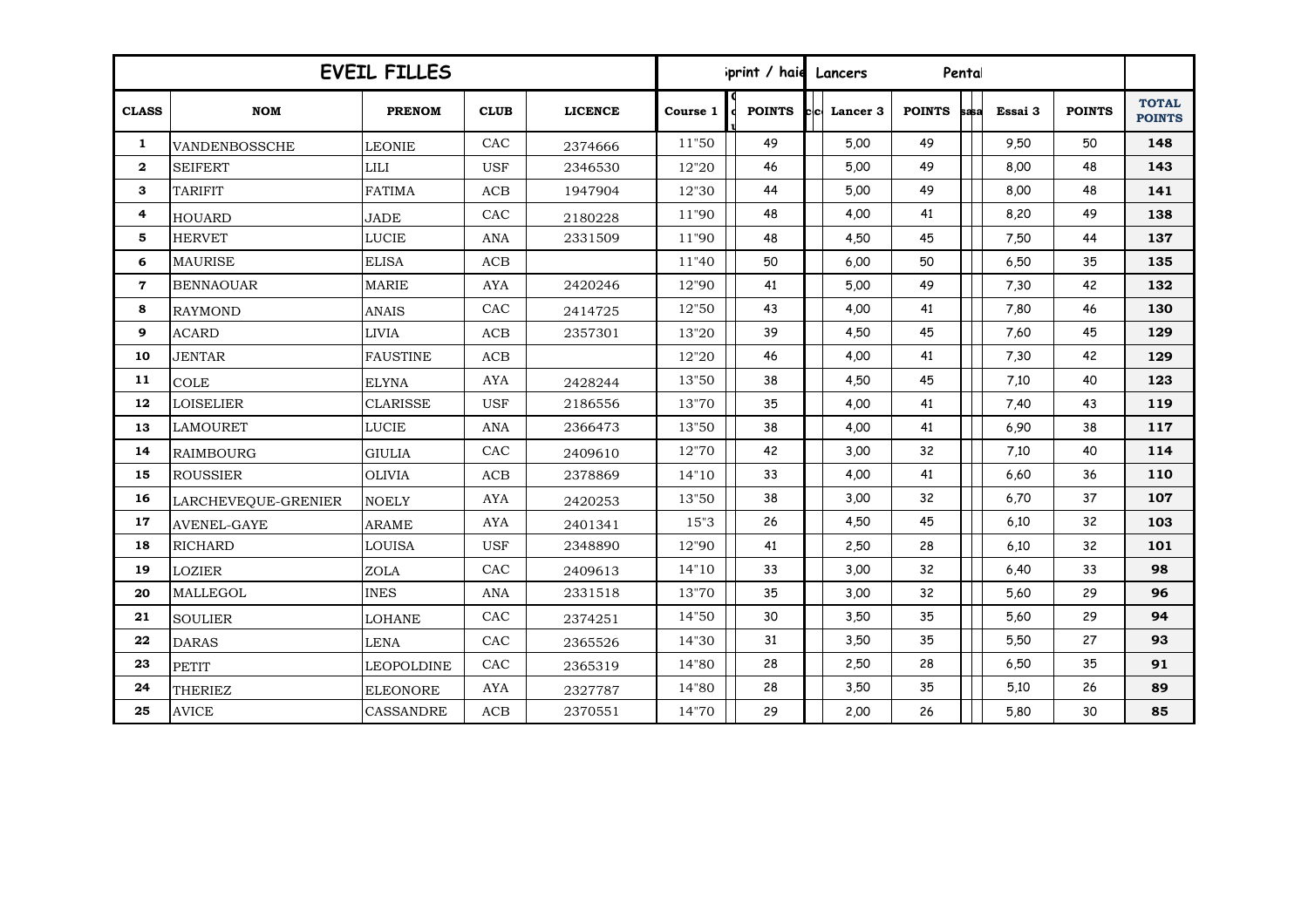|              | <b>POUSSINES</b> | Sprint / haies   |             |                |          | Lancers |               | Pentat |          |               |       |         |               |                               |
|--------------|------------------|------------------|-------------|----------------|----------|---------|---------------|--------|----------|---------------|-------|---------|---------------|-------------------------------|
| <b>CLASS</b> | <b>NOM</b>       | <b>PRENOM</b>    | <b>CLUB</b> | <b>LICENCE</b> | Course 1 |         | <b>POINTS</b> | icace  | Lancer 3 | <b>POINTS</b> | sasai | Essai 3 | <b>POINTS</b> | <b>TOTAL</b><br><b>POINTS</b> |
| $\mathbf{1}$ | <b>LEFEBVRE</b>  | <b>JULINE</b>    | <b>ANA</b>  | 2096663        | 10"90    |         | 50            |        | 6,00     | 49            |       | 10,00   | 49            | 148                           |
| $\mathbf{2}$ | <b>PREVOST</b>   | <b>CLOTHILDE</b> | ANA         | 2400477        | 11"30    |         | 46            |        | 6,00     | 49            |       | 10,20   | 50            | 145                           |
| 3            | <b>AVENEL</b>    | <b>MAHELINE</b>  | ACB         | 2248966        | 10"90    |         | 50            |        | 5,90     | 47            |       | 9.90    | 48            | 145                           |
| 4            | <b>MARGOLLE</b>  | <b>LILI</b>      | <b>ANA</b>  | 2110187        | 11"70    |         | 43            |        | 6.10     | 50            |       | 8,90    | 46            | 139                           |
| 5            | LAOUERRIERE      | <b>EMMA</b>      | <b>AYA</b>  | 2133677        | 11"00    |         | 48            |        | 5,70     | 46            |       | 8,80    | 45            | 139                           |
| 6            | <b>CLEMENT</b>   | <b>BERENICE</b>  | CAC         | 2180209        | 11"20    |         | 47            |        | 4,85     | 43            |       | 9,50    | 47            | 137                           |
| 7            | CARBALLO         | <b>MARGAUX</b>   | CAC         | 1975427        | 11"50    |         | 45            |        | 5,00     | 44            |       | 8,30    | 42            | 131                           |
| 8            | <b>MOZIN</b>     | <b>LOLA</b>      | <b>ANA</b>  | 2244360        | 11"70    |         | 43            |        | 4,75     | 41            |       | 8,30    | 42            | 126                           |
| 9            | <b>VARIN</b>     | <b>CHARLOTTE</b> | ACB         | 2372977        | 12"00    |         | 40            |        | 4,50     | 40            |       | 8,70    | 43            | 123                           |
| 10           | <b>SAVREUX</b>   | <b>EMMA</b>      | <b>USF</b>  |                | 12"00    |         | 40            |        | 5,60     | 45            |       | 8,00    | 37            | 122                           |
| 11           | <b>HEBERT</b>    | <b>JULIETTE</b>  | ACB         | 2171313        | 11"70    |         | 43            |        | 4,80     | 42            |       | 7.90    | 36            | 121                           |
| 12           | <b>FROMENTIN</b> | <b>MELINE</b>    | <b>AYA</b>  | 2308318        | 11"60    |         | 44            |        | 4,20     | 36            |       | 8,20    | 40            | 120                           |
| 13           | <b>DUSAULS</b>   | <b>MARGAUX</b>   | ACB         | 2395459        | 12"50    |         | 35            |        | 4,30     | 38            |       | 8,80    | 45            | 118                           |
| 14           | <b>BUTAYE</b>    | <b>JEANNE</b>    | ACB         | 2357057        | 12"00    |         | 40            |        | 4,25     | 37            |       | 8,10    | 39            | 116                           |
| 15           | <b>LAMOURET</b>  | <b>CLARA</b>     | <b>ANA</b>  | 2107148        | 12"20    |         | 37            |        | 4,35     | 39            |       | 7,80    | 35            | 111                           |
| 16           | <b>GAUTIER</b>   | <b>JULIA</b>     | <b>USF</b>  | 2095059        | 13"50    |         | 33            |        | 4,20     | 36            |       | 8,10    | 39            | 108                           |
| 17           | <b>SOUDAIS</b>   | <b>ANABELLE</b>  | <b>AYA</b>  | 1920457        | 12"30    |         | 36            |        | 3,90     | 32            |       | 7,80    | 35            | 103                           |
| 18           | <b>DUCROCO</b>   | <b>LOUANE</b>    | <b>ANA</b>  | 2138571        | 13"30    |         | 34            |        | 4,10     | 34            |       | 7,40    | 33            | 101                           |
| 19           | <b>KEHR</b>      | <b>ALBANE</b>    | ACB         | 2208372        | 13"60    |         | 32            |        | 4,10     | 34            |       | 6,80    | 31            | 97                            |
| 20           | <b>DUMONT</b>    | <b>LEA</b>       | <b>ANA</b>  | 2398630        | 14"70    |         | 31            |        | 2,40     | 31            |       | 6.90    | 32            | 94                            |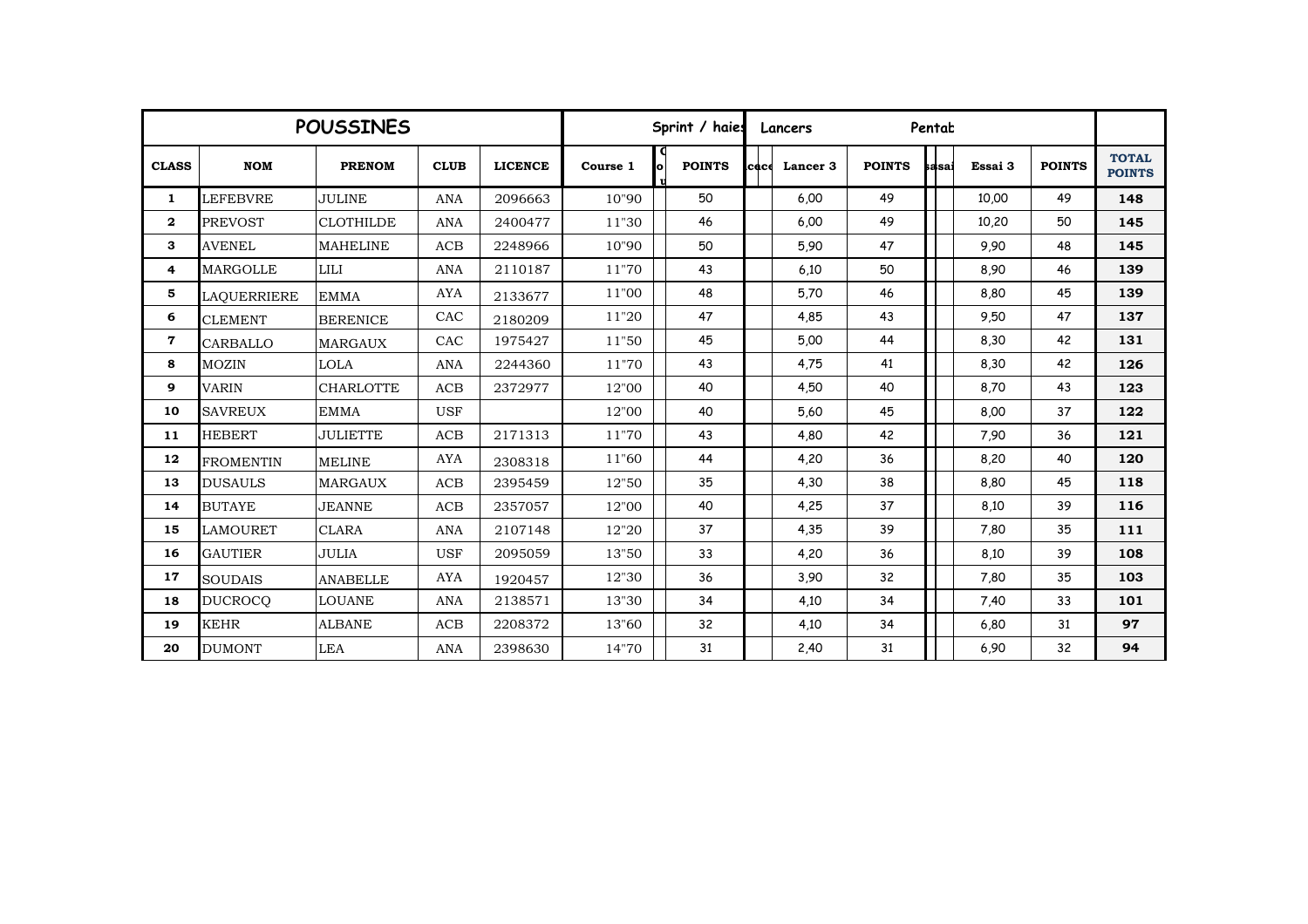| <b>EVEIL GARCONS</b> |                       |                  |             |                |             |  | print / haie<br>Pental<br>Lancers |  |                |               |      |         |               |                               |  |
|----------------------|-----------------------|------------------|-------------|----------------|-------------|--|-----------------------------------|--|----------------|---------------|------|---------|---------------|-------------------------------|--|
| <b>CLASS</b>         | <b>NOM</b>            | <b>PRENOM</b>    | <b>CLUB</b> | <b>LICENCE</b> | Course 1 lo |  | <b>POINTS</b>                     |  | lcace Lancer 3 | <b>POINTS</b> | sasa | Essai 3 | <b>POINTS</b> | <b>TOTAL</b><br><b>POINTS</b> |  |
| $\mathbf{1}$         | <b>RUQUOIS</b>        | <b>YLAN</b>      | <b>ANA</b>  | 2239432        | 11"50       |  | 50                                |  | 5,50           | 47            |      | 8,80    | 50            | 147                           |  |
| $\mathbf{2}$         | <b>MALBET</b>         | <b>ENGUERAND</b> | <b>USF</b>  | 2300624        | 11"80       |  | 45                                |  | 5,50           | 47            |      | 8,45    | 48            | 140                           |  |
| 3                    | <b>FROMENTIN</b>      | <b>AXEL</b>      | <b>AYA</b>  | 2308312        | 11"60       |  | 48                                |  | 5.50           | 47            |      | 7.95    | 44            | 139                           |  |
| 4                    | <b>PISSOT</b>         | <b>TIMEO</b>     | CAC         | 2374141        | 11"50       |  | 50                                |  | 6,50           | 50            |      | 7,40    | 38            | 138                           |  |
| 5                    | <b>BLIVET</b>         | <b>LUCA</b>      | ACB         | 2373193        | 12"40       |  | 39                                |  | 6,50           | 50            |      | 8,00    | 46            | 135                           |  |
| 6                    | LEFEVRE DARAS         | <b>HUGO</b>      | ACB         | 2373233        | 11"70       |  | 47                                |  | 5,50           | 47            |      | 7,50    | 39            | 133                           |  |
| $\mathbf 7$          | <b>MAILLARD</b>       | <b>GABIN</b>     | CAC         | 2272640        | 12"20       |  | 44                                |  | 5,50           | 47            |      | 7,60    | 41            | 132                           |  |
| 8                    | THIBAUDEAU            | <b>ANATOLE</b>   | ACB         |                | 11"70       |  | 47                                |  | 4,00           | 35            |      | 8,75    | 49            | 131                           |  |
| 9                    | <b>DEBEAUVAIS</b>     | <b>AUGUSTIN</b>  | <b>ANA</b>  | 2327270        | 12"30       |  | 42                                |  | 5,00           | 42            |      | 8,15    | 47            | 131                           |  |
| 10                   | <b>RODRIGUES</b>      | <b>MAEL</b>      | CAC         | 2374097        | 12"30       |  | 42                                |  | 5,00           | 42            |      | 8,00    | 46            | 130                           |  |
| 11                   | <b>SAVREUX</b>        | <b>BENJAMIN</b>  | <b>USF</b>  | 2175210        | 12"50       |  | 38                                |  | 6,00           | 48            |      | 7,70    | 43            | 129                           |  |
| 12                   | <b>PREVOST</b>        | <b>GABIN</b>     | <b>ANA</b>  | 2327552        | 12"20       |  | 44                                |  | 5,00           | 42            |      | 7,60    | 41            | 127                           |  |
| 13                   | <b>BLAS</b>           | <b>CAMILLE</b>   | <b>AYA</b>  | 2401215        | 12"30       |  | 42                                |  | 4,00           | 35            |      | 7,10    | 36            | 113                           |  |
| 14                   | <b>DEQUEVAUVILLER</b> | <b>PAUL</b>      | <b>ANA</b>  | 2399923        | 13"10       |  | 35                                |  | 4,50           | 38            |      | 7,20    | 37            | 110                           |  |
| 15                   | <b>DELVAL</b>         | <b>ABEL</b>      | <b>AYA</b>  | 2327774        | 12"60       |  | 36                                |  | 4,50           | 38            |      | 6.10    | 33            | 107                           |  |
| 16                   | <b>BARABE</b>         | <b>MAEL</b>      | <b>AYA</b>  | 2424074        | 13"20       |  | 34                                |  | 3,00           | 29            |      | 7,70    | 43            | 106                           |  |
| 17                   | <b>SOUDAIS</b>        | <b>ANGEL</b>     | <b>AYA</b>  | 2204687        | 12"50       |  | 38                                |  | 4,00           | 35            |      | 5,80    | 31            | 104                           |  |
| 18                   | <b>SISCA</b>          | <b>MALO</b>      | ACB         | 2395536        | 13"30       |  | 33                                |  | 3,50           | 32            |      | 6,80    | 35            | 100                           |  |
| 19                   | <b>LEROUX</b>         | <b>RAPHAEL</b>   | <b>ANA</b>  | 2366420        | 13"50       |  | 32                                |  | 3,00           | 29            |      | 6,40    | 34            | 95                            |  |
| 20                   | <b>BOUTRY</b>         | <b>ROBIN</b>     | <b>AYA</b>  | 2420267        | 13"80       |  | 31                                |  | 3,50           | 32            |      | 5,90    | 32            | 95                            |  |
| 21                   | <b>FILLOCOUE</b>      | <b>RAPHAEL</b>   | CAC         | 2432122        | 13"80       |  | 31                                |  | 3,50           | 32            |      | 5,80    | 31            | 94                            |  |
| 22                   | AL RIFAI              | <b>RAKAN</b>     | ANA         | 2399891        | 14"00       |  | 28                                |  | 4,50           | 38            |      | 5,50    | 28            | 94                            |  |
| 23                   | <b>CARLIER</b>        | <b>VICTOR</b>    | <b>ANA</b>  | 2398670        | 13"90       |  | 29                                |  | 3,00           | 29            |      | 5,70    | 29            | 87                            |  |
| 24                   | <b>VIELLE</b>         | <b>EVAN</b>      | <b>ANA</b>  | 2410335        | 15"60       |  | 27                                |  | 2,50           | 27            |      | 5,30    | 27            | 81                            |  |